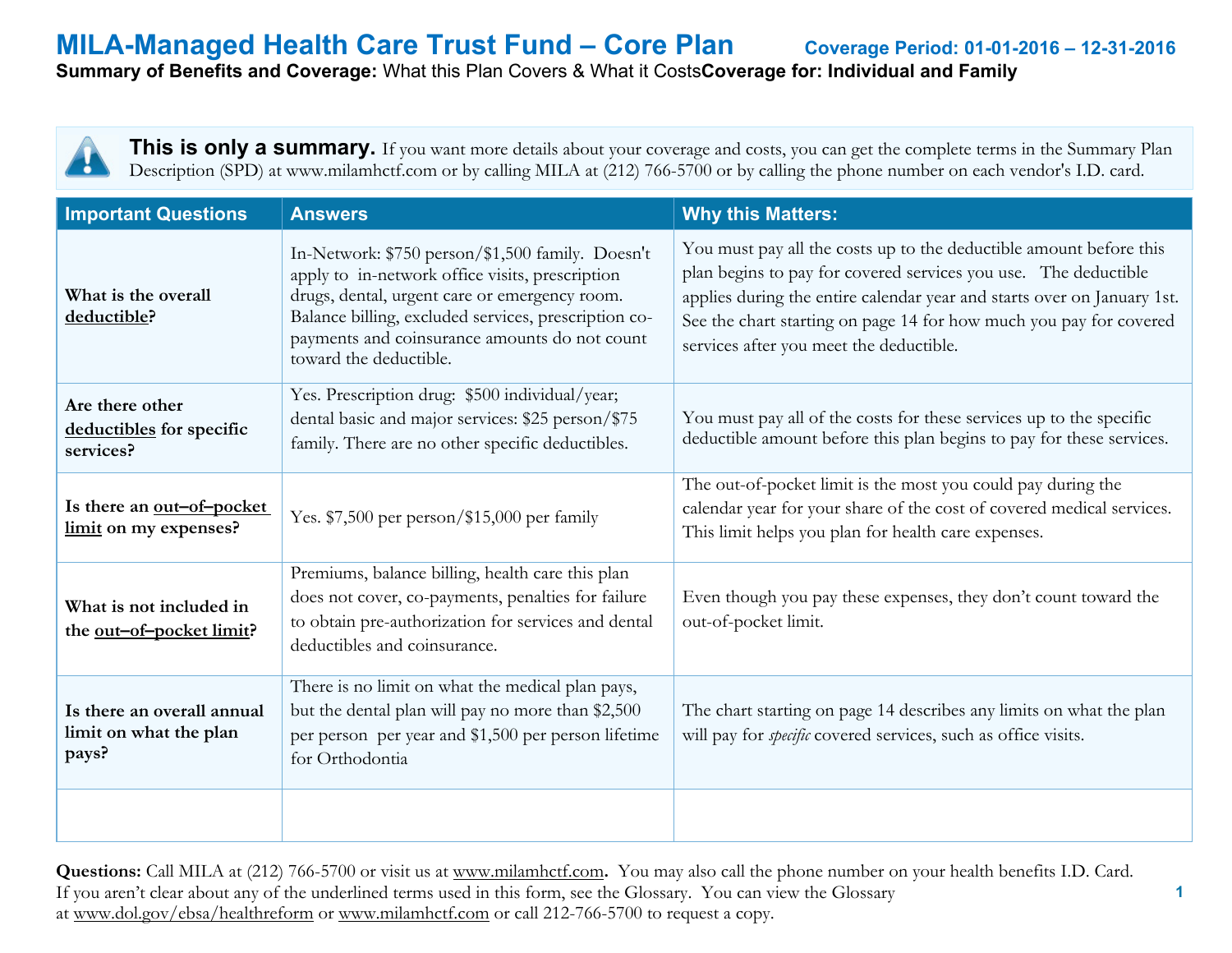| Does this plan use a<br>network of providers?  | Yes. For a list of in-network providers, see<br>www.milamhctf.com or call the number on the<br>back of the ID card for each vendor. | you use an in-network doctor or other health care provider that is in-<br>network, this plan will pay some or all of the costs of covered<br>services. Be aware, your in-network doctor or hospital may use an<br>out-of-network provider for some services. The Plan does not pay<br>for out-of-network non-emergency services. See the chart starting on<br>page 14 for how this plan pays different kinds of providers. |
|------------------------------------------------|-------------------------------------------------------------------------------------------------------------------------------------|----------------------------------------------------------------------------------------------------------------------------------------------------------------------------------------------------------------------------------------------------------------------------------------------------------------------------------------------------------------------------------------------------------------------------|
| Do I need a referral to see<br>a specialist?   | No, provided the specialist is in-network                                                                                           | You can see the in-network specialist you choose without permission<br>from this plan.                                                                                                                                                                                                                                                                                                                                     |
| Are there services this<br>plan doesn't cover? | Yes.                                                                                                                                | Except for emergency services, any out-of-network services will not<br>be paid by this plan. Furthermore, some of the services this plan<br>doesn't cover are listed on page 19. See your Summary Plan<br>Description ("SPD") for additional information about excluded<br>services.                                                                                                                                       |

 **2**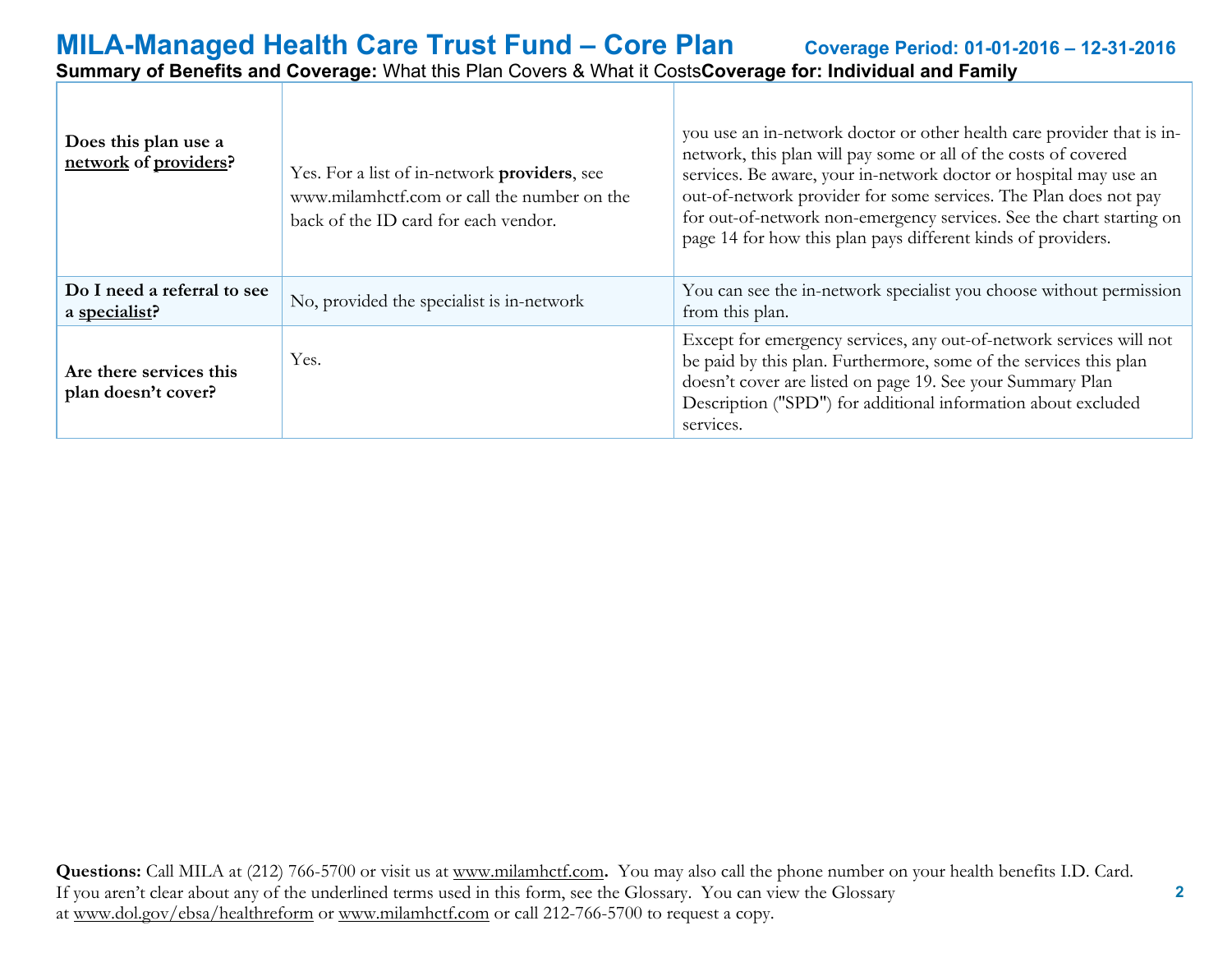### **Summary of Benefits and Coverage:** What this Plan Covers & What it Costs**Coverage for: Individual and Family**

- **Copayments** are fixed dollar amounts (for example, \$15) you pay for covered health care, usually when you receive the service. A
	- **Coinsurance** is *your* share of the costs of a covered service, calculated as a percent of the **allowed amount** for the service. For example, if the plan's **allowed amount** for an overnight hospital stay is \$1,000, your **coinsurance** payment of 40% would be \$400. This may change if you haven't met your **deductible**.
		- The amount the plan pays for covered services is based on the **allowed amount**. If an out-of-network **provider** charges more than the **allowed amount**, you may have to pay the difference. For example, if an out-of-network hospital charges \$1,500 for an overnight stay and the **allowed amount** is \$1,000, you may have to pay the \$500 difference. (This is called **balance billing**.)
		- This plan may encourage you to use In Network **providers** by charging you lower **deductibles**, **copayments** and **coinsurance** amounts.

| <b>Common</b><br><b>Medical Event</b>                        | <b>Services You May Need</b>                        | <b>Your Cost If You Use an</b><br><b>In-network Provider</b>                          | <b>Your Cost If</b><br><b>You Use an</b><br><b>Out-of-network</b><br><b>Provider</b> | <b>Limitations &amp; Exceptions</b>                                                                                                                                                 |
|--------------------------------------------------------------|-----------------------------------------------------|---------------------------------------------------------------------------------------|--------------------------------------------------------------------------------------|-------------------------------------------------------------------------------------------------------------------------------------------------------------------------------------|
|                                                              | Primary care visit to treat an<br>injury or illness | \$35 copay/visit                                                                      | Not covered                                                                          | $OB/GYN$ is covered as specialist for<br>illness-related care.                                                                                                                      |
|                                                              | Specialist visit                                    | \$50 copay/visit                                                                      | Not covered                                                                          |                                                                                                                                                                                     |
| If you visit a health<br>care provider's office<br>or clinic | Other practitioner office visit                     | \$50 copay/visit for chiropractic and<br>acupuncture                                  | Not covered                                                                          | Chiropractic is available in-network<br>only and is limited to 60 visits per year.<br>Acupuncture is available in-network<br>only and limited to \$80 maximum<br>benefit per visit. |
|                                                              | Preventive<br>care/screening/immunization           | PCP - \$35 copay/visit; Specialist -<br>\$50 copay/visit<br>Immunizations - No charge | Not covered                                                                          | Age and frequency limits apply.                                                                                                                                                     |
|                                                              | Diagnostic test (x-ray, blood<br>work)              | 40% coinsurance after deductible                                                      | Not covered                                                                          | No additional charge after office visit<br>copay if part of visit.                                                                                                                  |
| If you have a test                                           | Imaging (CT/PET scans,<br>MRI <sub>s</sub> )        | 40% coinsurance after deductible                                                      | Not covered                                                                          | Failure to obtain pre-authorization will<br>result in 20% reduction in benefits. No<br>additional charge after office visit<br>copay if part of visit.                              |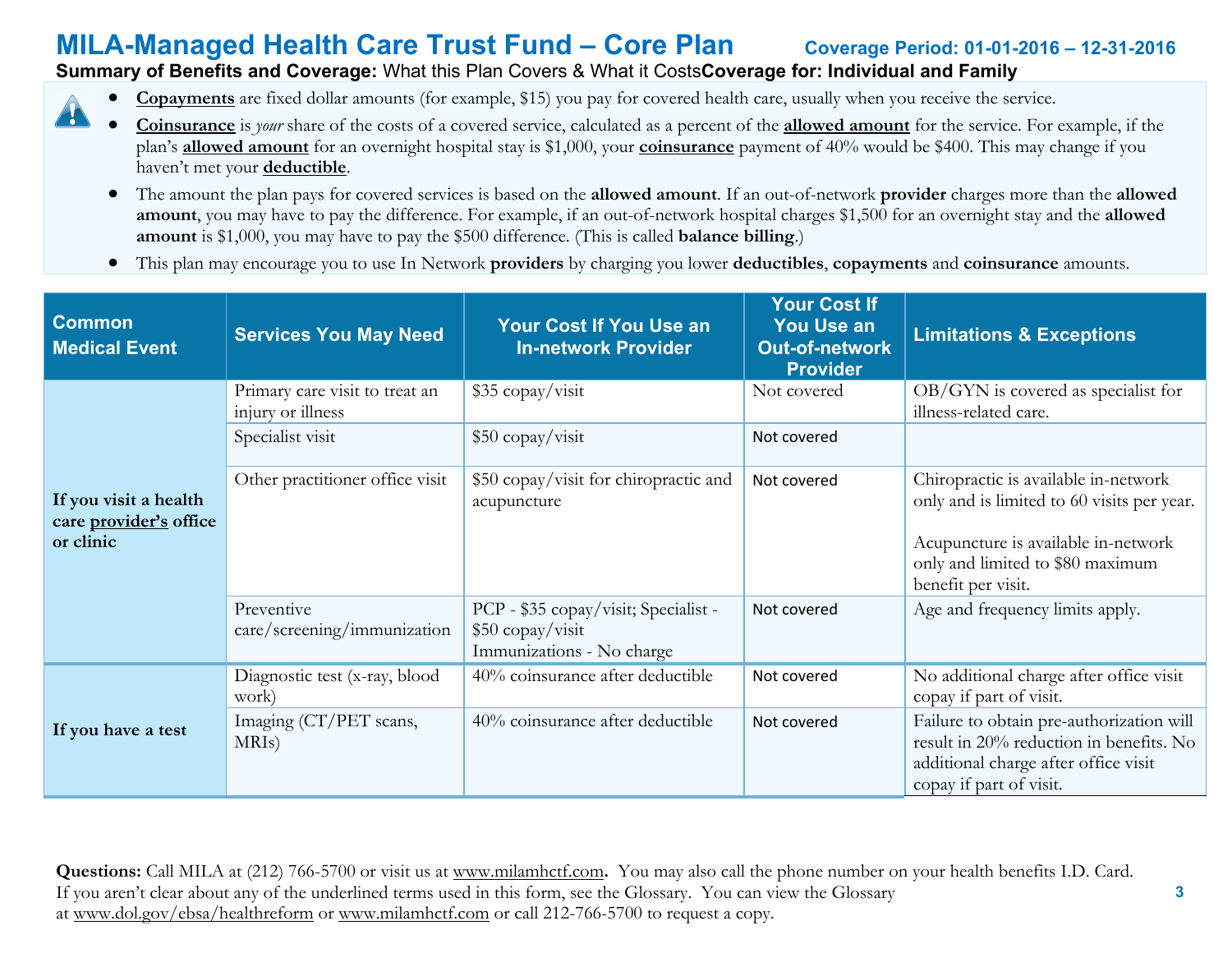**4**

| <b>Common</b><br><b>Medical Event</b>                                                                              | <b>Services You May Need</b> | <b>Your Cost If You Use an</b><br><b>In-network Provider</b>                             | <b>Your Cost If</b><br><b>You Use an</b><br><b>Out-of-network</b><br><b>Provider</b>                                | <b>Limitations &amp; Exceptions</b>                                                                                                                                                                                                                                                                                                                        |
|--------------------------------------------------------------------------------------------------------------------|------------------------------|------------------------------------------------------------------------------------------|---------------------------------------------------------------------------------------------------------------------|------------------------------------------------------------------------------------------------------------------------------------------------------------------------------------------------------------------------------------------------------------------------------------------------------------------------------------------------------------|
|                                                                                                                    | Generic drugs                | Retail: \$10 copay/prescription Mail<br>Order: \$20 copay/prescription                   | Retail only: \$10<br>copay/prescription<br>plus additional cost<br>for out-of-network<br>pharmacy; no mail<br>order | Retail up to 30-day supply plus one<br>refill. Mail order up to 90-day supply;<br>must be used after one refill at retail.<br>Note: All maintenance drugs must<br>go through CVS mail order or the<br><b>CVS Maintenance Choice Program.</b>                                                                                                               |
| If you need drugs to<br>treat your illness or                                                                      | Preferred brand drugs        | Retail: \$20 copay/prescription;<br>Mail Order: \$50 copay/prescription                  | Retail only: \$20<br>copay/prescription<br>plus additional cost<br>for out-of-network<br>pharmacy; no mail<br>order | Some medications require prior<br>approval from Caremark. Brand name<br>drugs with generic equivalent (multi-<br>source drugs) subject to \$500<br>deductible plus excess cost of multi-<br>source drug.                                                                                                                                                   |
| condition<br>More information<br>about <b>prescription</b><br>drug coverage is<br>available at<br>www.caremark.com | Non-preferred brand drugs    | Retail: \$50 copay/prescription;<br>Mail Order: \$125<br>copay/prescription              | Retail only: \$50<br>copay/prescription<br>plus additional cost<br>for out-of-network<br>pharmacy; no mail<br>order | Must submit claim to Caremark for<br>out-of-network retail pharmacy.<br>Responsible for the copay and<br>additional cost between what the<br>prescription would have cost at in-<br>network pharmacy and the cost at the<br>out-of-network pharmacy.                                                                                                       |
|                                                                                                                    | Specialty drugs              | Generic: Retail \$10<br>Preferred brand: Retail \$20<br>Non-preferred brand: Retail \$50 | See Limitations<br>and<br>Exceptions                                                                                | Must submit claim to Caremark for<br>out-of-network retail pharmacy.<br>Responsible for the copay and<br>additional cost between what the<br>prescription would have cost at<br>In-network pharmacy and the cost at<br>the out-of-network pharmacy. Please<br>call the number on the back of your<br>I.D. card for more information on<br>Specialty Drugs. |

**Summary of Benefits and Coverage:** What this Plan Covers & What it Costs**Coverage for: Individual and Family**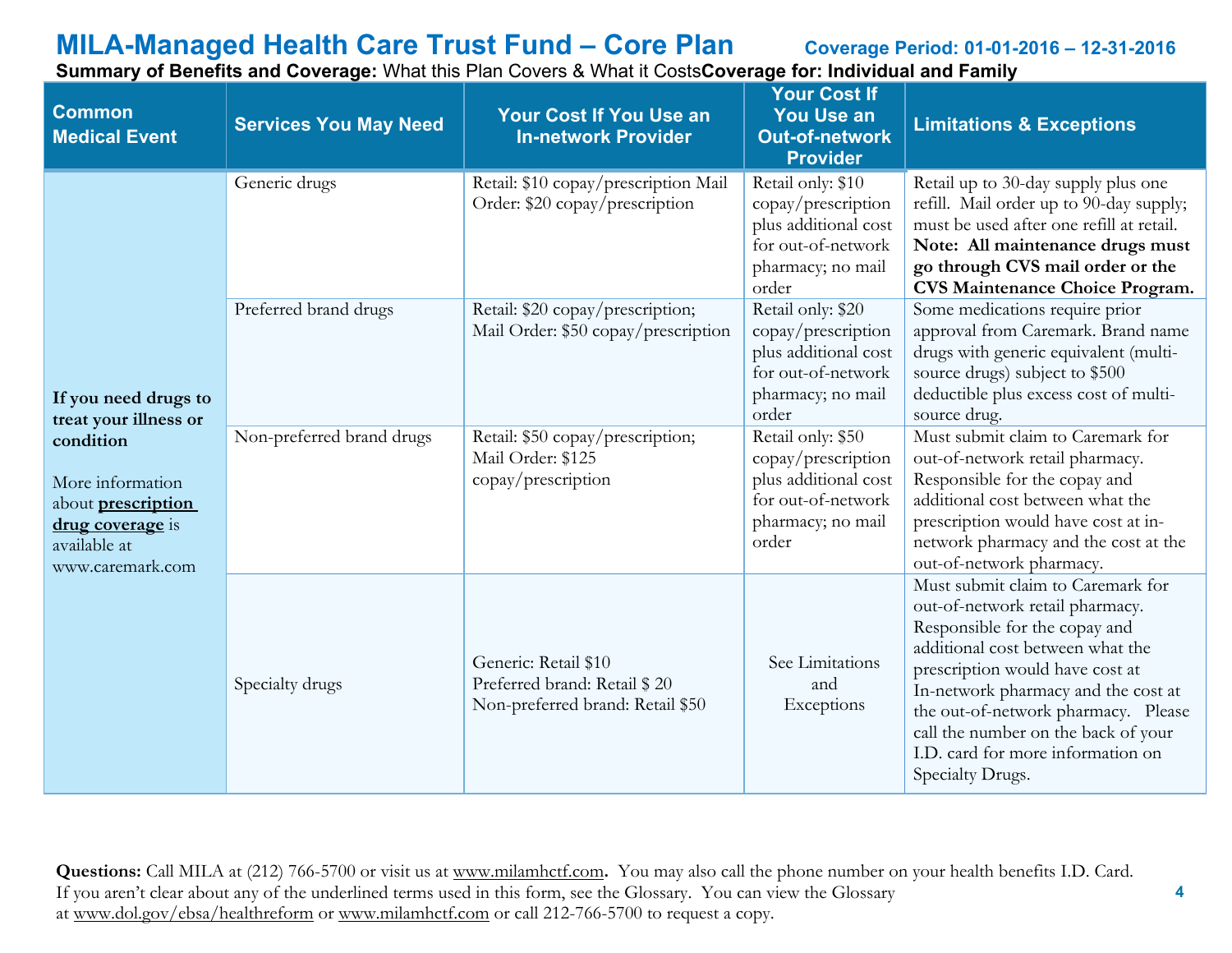**Summary of Benefits and Coverage:** What this Plan Covers & What it Costs**Coverage for: Individual and Family**

| <b>Common</b><br><b>Medical Event</b>         | <b>Services You May Need</b>                      | <b>Your Cost If You Use an</b><br><b>In-network Provider</b>    | <b>Your Cost If</b><br><b>You Use an</b><br><b>Out-of-network</b><br><b>Provider</b> | <b>Limitations &amp; Exceptions</b>                                                                                                                                                                                                                      |
|-----------------------------------------------|---------------------------------------------------|-----------------------------------------------------------------|--------------------------------------------------------------------------------------|----------------------------------------------------------------------------------------------------------------------------------------------------------------------------------------------------------------------------------------------------------|
| If you have                                   | Facility fee (e.g., ambulatory<br>surgery center) | 40% coinsurance after deductible                                | Not covered                                                                          | Includes outpatient surgery and non-<br>surgery facility charges.                                                                                                                                                                                        |
| outpatient surgery                            | Physician/surgeon fees                            | 40% coinsurance after deductible                                | Not covered                                                                          | Failure to obtain pre-authorization will<br>result in 20% reduction in benefits for<br>certain surgeries/procedures. 50%<br>reduction of charges to the surgery of<br>lesser charge for multiple surgeries<br>performed during one operating<br>session. |
| If you need<br>immediate medical<br>attention | Emergency room services                           | If true emergency, \$75 copay/visit                             | If true emergency,<br>\$75 copay/visit                                               | Emergency room coverage is only for<br>a valid emergency. Copay waived if<br>admitted within 24 hrs.                                                                                                                                                     |
|                                               | Emergency medical<br>transportation               | 40% coinsurance after deductible                                | 40% coinsurance<br>after deductible                                                  | Licensed ambulance to and from<br>nearest hospital, SNF or hospice and<br>from hospital to SNF.                                                                                                                                                          |
|                                               | Urgent care                                       | \$50 copay/visit                                                | Not covered                                                                          | Copay waived if admitted within 24<br>hrs.                                                                                                                                                                                                               |
| If you have a                                 | Facility fee (e.g., hospital<br>room)             | \$500 copay/admission; then 40%<br>coinsurance after deductible | Not covered                                                                          | Failure to obtain pre-authorization will<br>result in 20% reduction in benefits.<br>Limited to semi-private room<br>negotiated rate                                                                                                                      |
| hospital stay                                 | Physician/surgeon fee                             | 40% coinsurance after deductible                                | Not covered                                                                          | 50% reduction of charges to the<br>surgery of lesser charge for multiple<br>surgeries performed during one<br>operating session.                                                                                                                         |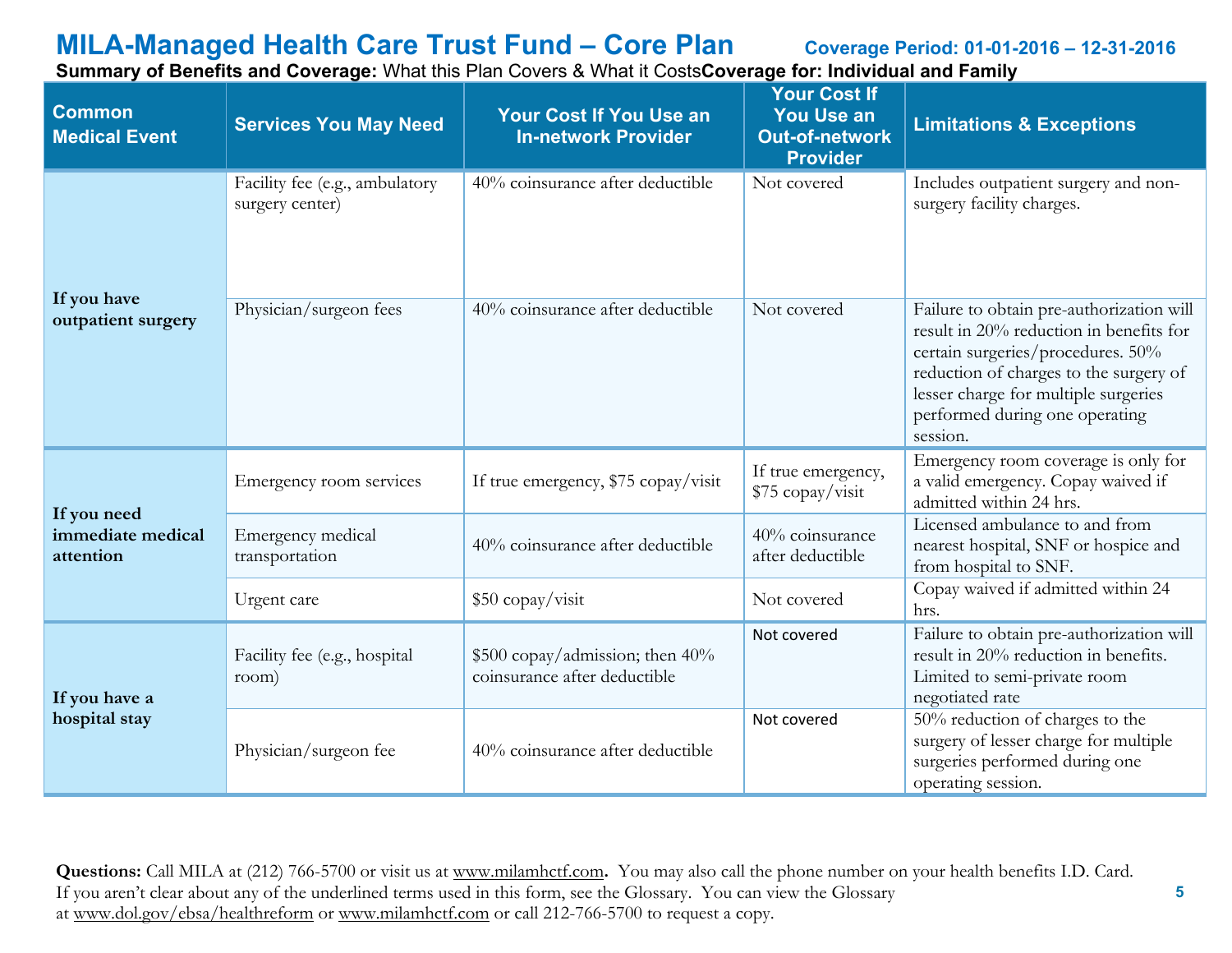**Common Medical Event Services You May Need Your Cost If You Use an In-network Provider Your Cost If You Use an Out-of-network Provider Limitations & Exceptions If you have mental health, behavioral health, or substance abuse needs** Mental/Behavioral health outpatient services \$35 co-pay/office visit, 40% coinsurance after deductible for other outpatient services Not covered Includes individual, group and intensive outpatient treatment. Intensive outpatient treatment must be approved by Cigna Behavioral Health. Mental/Behavioral health inpatient services \$500 copay/admission; then 40% coinsurance after deductible Not covered Failure to obtain pre-authorization will result in 20% reduction in benefits. Limited to semi-private room negotiated rate. Substance use disorder outpatient services \$35 co-pay/office visit; 40% coinsurance after deductible for other outpatient services Not covered Includes individual, group and intensive outpatient treatment. Intensive outpatient treatment must be approved by Cigna Behavioral Health.. Substance use disorder inpatient services \$500 copay/admission; then 40% coinsurance after deductible Not covered Failure to obtain pre-authorization will result in 20% reduction in benefits. Limited to semi-private room negotiated rate. **If you are pregnant** Prenatal and postnatal care \$35 copay/initial visit; no charge for subsequent visits Not covered Copay only applies to first visit to confirm pregnancy. Delivery and all inpatient services \$500 copay/admission; then 40%  $\begin{array}{c|c}\n\text{good copay/} \text{admissible} \\
\text{consurance after deductible}\n\end{array}$  Not covered Includes inpatient hospital and birthing center; nurse midwives in-network

**Summary of Benefits and Coverage:** What this Plan Covers & What it Costs**Coverage for: Individual and Family**

**Questions:** Call MILA at (212) 766-5700 or visit us at [www.milamhctf.com](http://www.milamhctf.com/)**.** You may also call the phone number on your health benefits I.D. Card. If you aren't clear about any of the underlined terms used in this form, see the Glossary. You can view the Glossary at [www.dol.gov/ebsa/healthreform](http://www.dol.gov/ebsa/healthreform) or [www.milamhctf.com](http://www.milamhctf.com/) or call 212-766-5700 to request a copy.

only.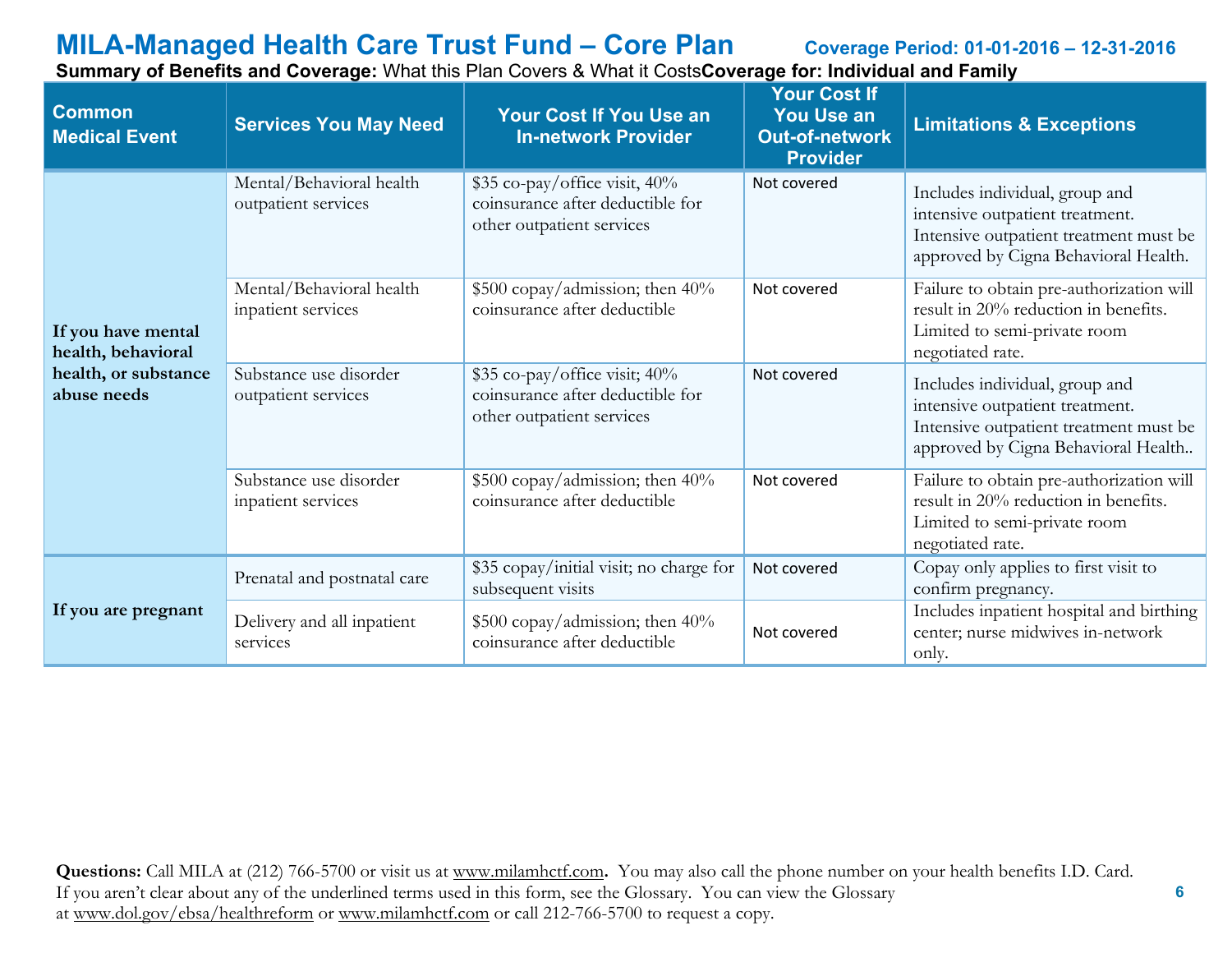**7**

**Summary of Benefits and Coverage:** What this Plan Covers & What it Costs**Coverage for: Individual and Family**

| <b>Common</b><br><b>Medical Event</b>     | <b>Services You May Need</b> | <b>Your Cost If You Use an</b><br><b>In-network Provider</b> | <b>Your Cost If</b><br><b>You Use an</b><br><b>Out-of-network</b><br><b>Provider</b>     | <b>Limitations &amp; Exceptions</b>                                                                                                                                                                                                                               |
|-------------------------------------------|------------------------------|--------------------------------------------------------------|------------------------------------------------------------------------------------------|-------------------------------------------------------------------------------------------------------------------------------------------------------------------------------------------------------------------------------------------------------------------|
|                                           | Home health care             | 40% coinsurance after deductible                             | Not covered                                                                              | 120-days maximum/calendar year. 4<br>hours $= 1$ visit. Failure to obtain pre-<br>authorization will result in 20%<br>reduction in benefits.                                                                                                                      |
| If you need help<br>recovering or have    | Rehabilitation services      | \$50 copay/visit                                             | Not covered                                                                              | Short-term outpatient rehab limited to<br>combined total of 60 visits/year.<br>Inpatient SNF, rehab and sub-acute<br>facility limited to combined total of<br>100 days/year. Failure to obtain pre-<br>authorization will result in 20%<br>reduction in benefits. |
| other special health                      | Habilitation services        | Not covered                                                  | Not covered                                                                              | You must pay 100% of these expenses                                                                                                                                                                                                                               |
| needs                                     | Skilled nursing care         | 40% coinsurance after deductible                             | Not covered                                                                              | Inpatient SNF, rehab and sub-acute<br>facility limited to combined total of<br>100 days/year. Failure to obtain pre-<br>authorization will result in 20%<br>reduction in benefits.                                                                                |
|                                           | Durable medical equipment    | 40% coinsurance after deductible                             | Not covered                                                                              | Limited to approved equipment.                                                                                                                                                                                                                                    |
|                                           | Hospice service              | 40% coinsurance after deductible                             | Not covered                                                                              | Failure to obtain pre-authorization will<br>result in 20% reduction in benefits.<br>Maximum 180-days/lifetime.                                                                                                                                                    |
|                                           | Eye exam                     | \$10 copay/exam                                              | Balances over \$40                                                                       | One exam/12 months (with dilation<br>and refraction as necessary). Out-of-<br>network maximum of \$30 per exam.                                                                                                                                                   |
| If your child needs<br>dental or eye care | Glasses                      | \$15 copay/glasses plus 80% of<br>balance over \$100         | Frames - No<br>charge up to \$40;<br>Lenses - no charge<br>up to \$25 (single<br>vision) | Frames - one/every 24 months; lenses<br>- one/every 12 months. Out-of-<br>network limit of \$40 for frames and<br>\$25 for single vision lenses                                                                                                                   |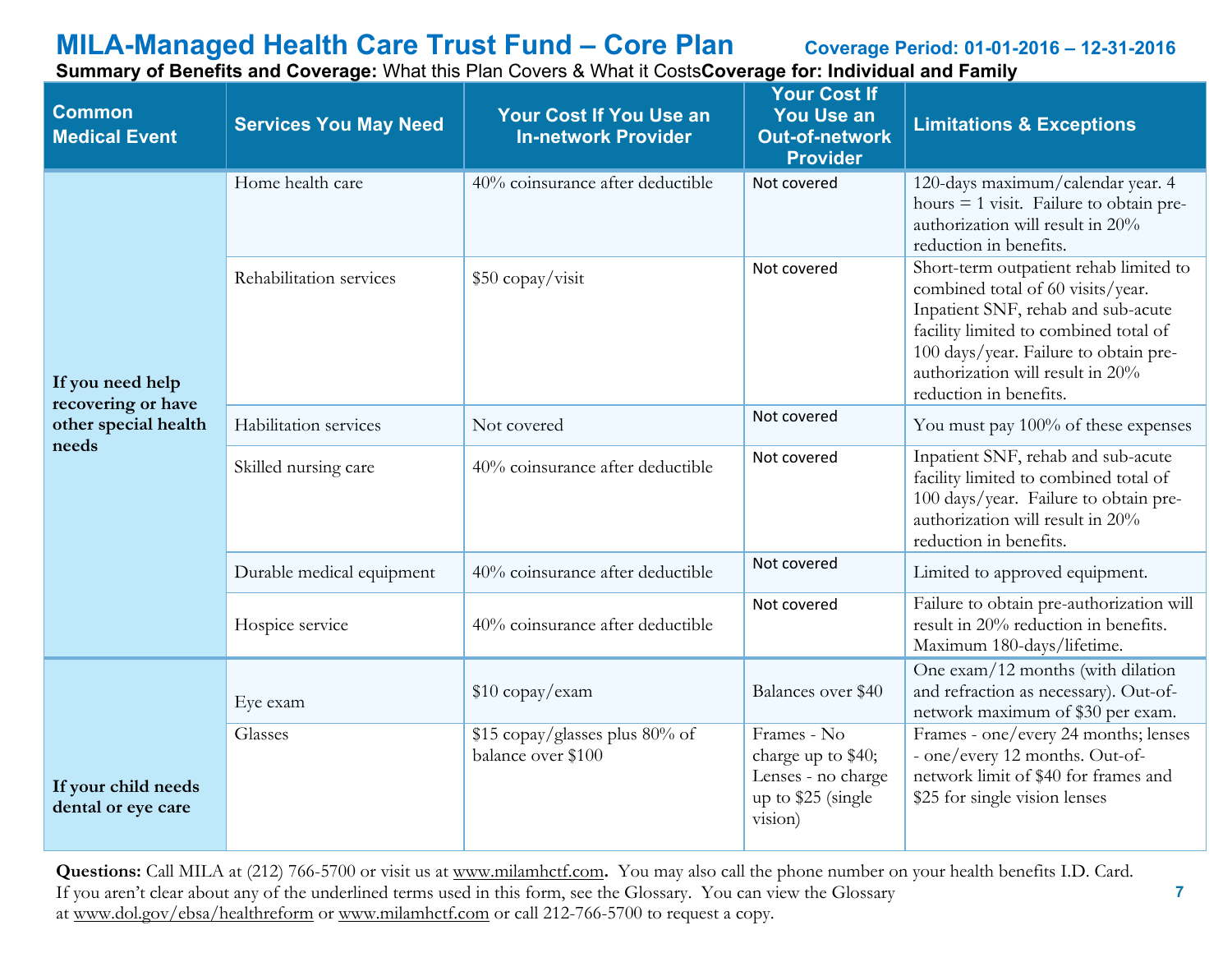**Summary of Benefits and Coverage:** What this Plan Covers & What it Costs**Coverage for: Individual and Family**

| <b>Common</b><br><b>Medical Event</b> | <b>Services You May Need</b> | Your Cost If You Use an<br><b>In-network Provider</b> | <b>Your Cost If</b><br><b>You Use an</b><br>Out-of-network<br><b>Provider</b> | <b>Limitations &amp; Exceptions</b>                                                                                                                     |
|---------------------------------------|------------------------------|-------------------------------------------------------|-------------------------------------------------------------------------------|---------------------------------------------------------------------------------------------------------------------------------------------------------|
|                                       | Dental check-up              | No Charge                                             | No Charge up to<br>allowable amount                                           | Limit $2$ /year. For out-of-network<br>providers, you are responsible for<br>difference between allowable amount<br>and out-of-network dentist charges. |

## **Excluded Services & Other Covered Services:**

| Services Your Plan Does NOT Cover (This isn't a complete list. Check your policy or plan document for other excluded services.)                        |                                                                                                                      |                                                                                                                   |  |
|--------------------------------------------------------------------------------------------------------------------------------------------------------|----------------------------------------------------------------------------------------------------------------------|-------------------------------------------------------------------------------------------------------------------|--|
| • Cosmetic surgery (except for accidental injury<br>or congenital abnormality of dependent child)<br>• Habilitation services<br>$\bullet$ Hearing aids | • Infertility treatment (aids to conception,<br>actual or attempted impregnation or other<br>fertilization expenses) | $\bullet$ Long-term care<br>• Weight loss programs (discounts available<br>through Cigna Healthy Rewards Program) |  |

**Other Covered Services (This isn't a complete list. Check your policy or plan document for other covered services and your costs for these services.)**

- Acupuncture (all conditions including acupressure to max of \$80 benefit/visit, innetwork only)
- Bariatric surgery (if medically necessary)
- Chiropractic care (excludes massage therapy; maximum of 60 visits/year)
- Dental care (Adult) (annual benefit maximum \$2,500 and lifetime maximum orthodontia benefit of \$1, 500)
- Non-emergency care when traveling outside the U.S. (limited to residents of US)
- Private-duty nursing (outpatient, 70 visits/year; one visit  $=$  4 hours)
- Routine eye care (Adult) (exams one/12 mos., frames one/24 mos., lenses one/12 mos.)
- Routine foot care (\$1,000 max/calendar year)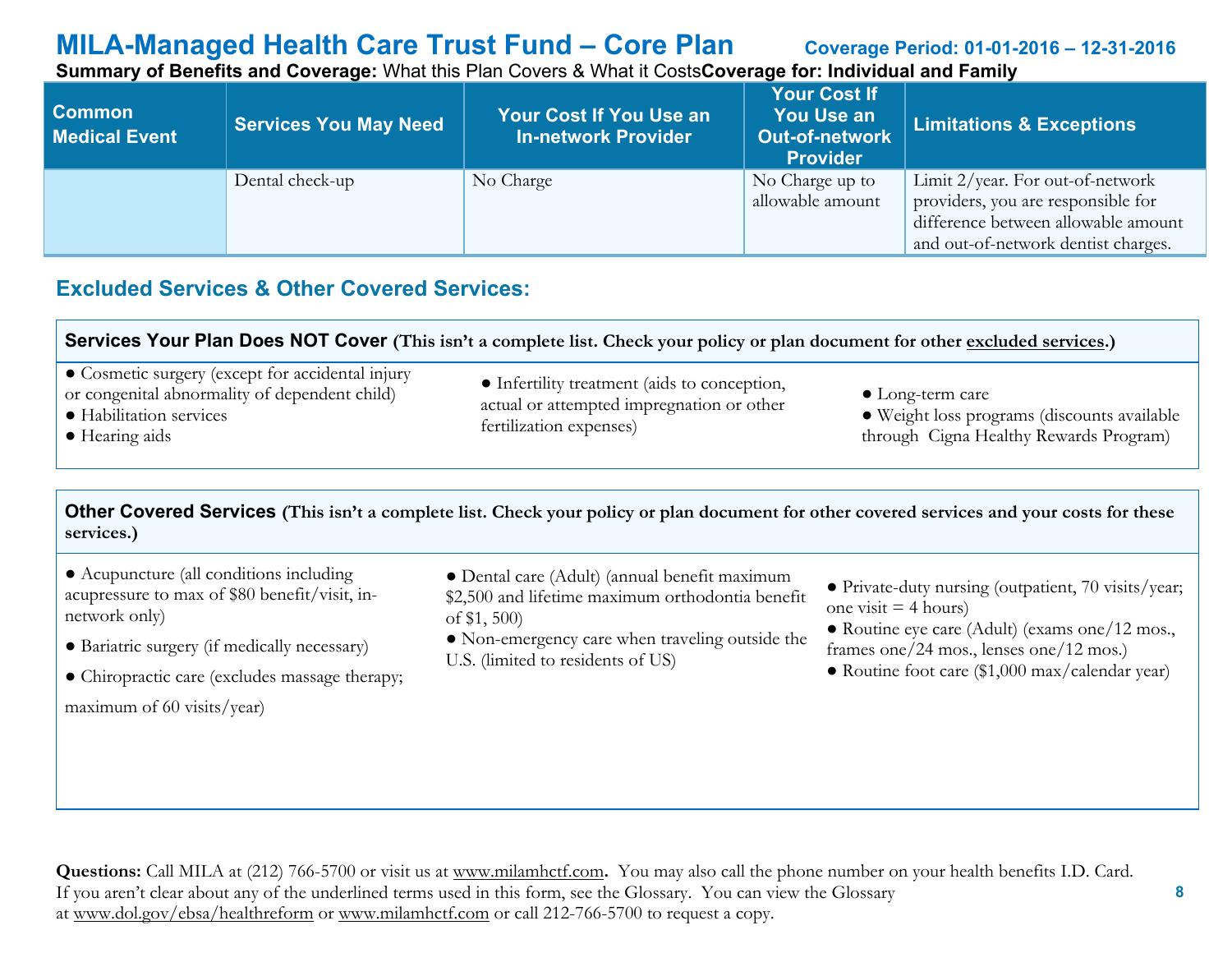## **MILA-Managed Health Care Trust Fund – Core Plan Coverage Period: 01-01-2016 – 12-31-2016 Summary of Benefits and Coverage:** What this Plan Covers & What it Costs**Coverage for: Individual and Family Your Rights to Continue Coverage:**

If you lose coverage under the Plan, then, depending upon the circumstances, Federal and State laws may provide protections that allow you to keep health coverage. Any such rights may be limited in duration and will require you to pay a premium. Other limitations on your rights to continue coverage may also apply.

For more information on your rights to continue coverage, contact the Plan at MILA Managed Healthcare Trust Fund, 111 Broadway, Suite 502, New York, NY 10006-1901; Phone (212) 766-5700. You may also contact your state insurance department, the U.S. Department of Labor, Employee Benefits Security Administration at 1-866-444-EBSA (3272) or www.dol.gov/ebsa/healthreform, or the U.S. Department of Health and Human Services at 1-877- 267-2323, option 4, x61565 or www.cciio.cms.gov.

## **Your Grievance and Appeals Rights:**

If you lose coverage under the Plan, then, depending upon the circumstances, Federal and State laws may provide protections that allow you to keep health coverage. Any such rights may be limited in duration and will require you to pay a premium. Other limitations on your rights to continue coverage may also apply.

For more information on your rights to continue coverage, contact the Plan at MILA Managed Healthcare Trust Fund, 111 Broadway, Suite 502, New York, NY 10006-1901; Phone (212) 766-5700. You may also contact your state insurance department, the U.S. Department of Labor, Employee Benefits Security Administration at 1-866-444-EBSA (3272) or www.dol.gov/ebsa/healthreform, or the U.S. Department of Health and Human Services at 1-877- 267-2323, option 4, x61565 or www.cciio.cms.gov.

## **Does this Coverage Provide Minimum Essential Coverage?**

The Affordable Care Act requires most people to have health care coverage that qualifies as "minimum essential coverage." **This plan does provide minimum essential coverage.** 

## **Does this Coverage Meet the Minimum Value Standard?**

The Affordable Care Act establishes a minimum value standard of benefits of a health plan. The minimum value standard is 60% (actuarial value). **This health coverage does meet the minimum value standard for the benefits it provides.** 

## **Language Access Services:**

 SPANISH (Español): Para obtener asistencia en Español, llame al 212-766-5700. TAGALOG (Tagalog): Kung kailangan ninyo ang tulong sa Tagalog tumawag sa 212-766-5700. NAVAJO (Dine): Dinek'ehgo shika at'ohwol ninisingo, kwiijigo holne' 212-766-5700. CHINESE (中文): 如果需要中文的帮助,请拨打这个号码 212-766-5700.

–––––––––––––––*To see examples of how this plan might cover costs for a sample medical situation, see the next page.–––––––––––*–––––––––––

**Questions:** Call MILA at (212) 766-5700 or visit us at [www.milamhctf.com](http://www.milamhctf.com/)**.** You may also call the phone number on your health benefits I.D. Card. If you aren't clear about any of the underlined terms used in this form, see the Glossary. You can view the Glossary at [www.dol.gov/ebsa/healthreform](http://www.dol.gov/ebsa/healthreform) or [www.milamhctf.com](http://www.milamhctf.com/) or call 212-766-5700 to request a copy.

 **9**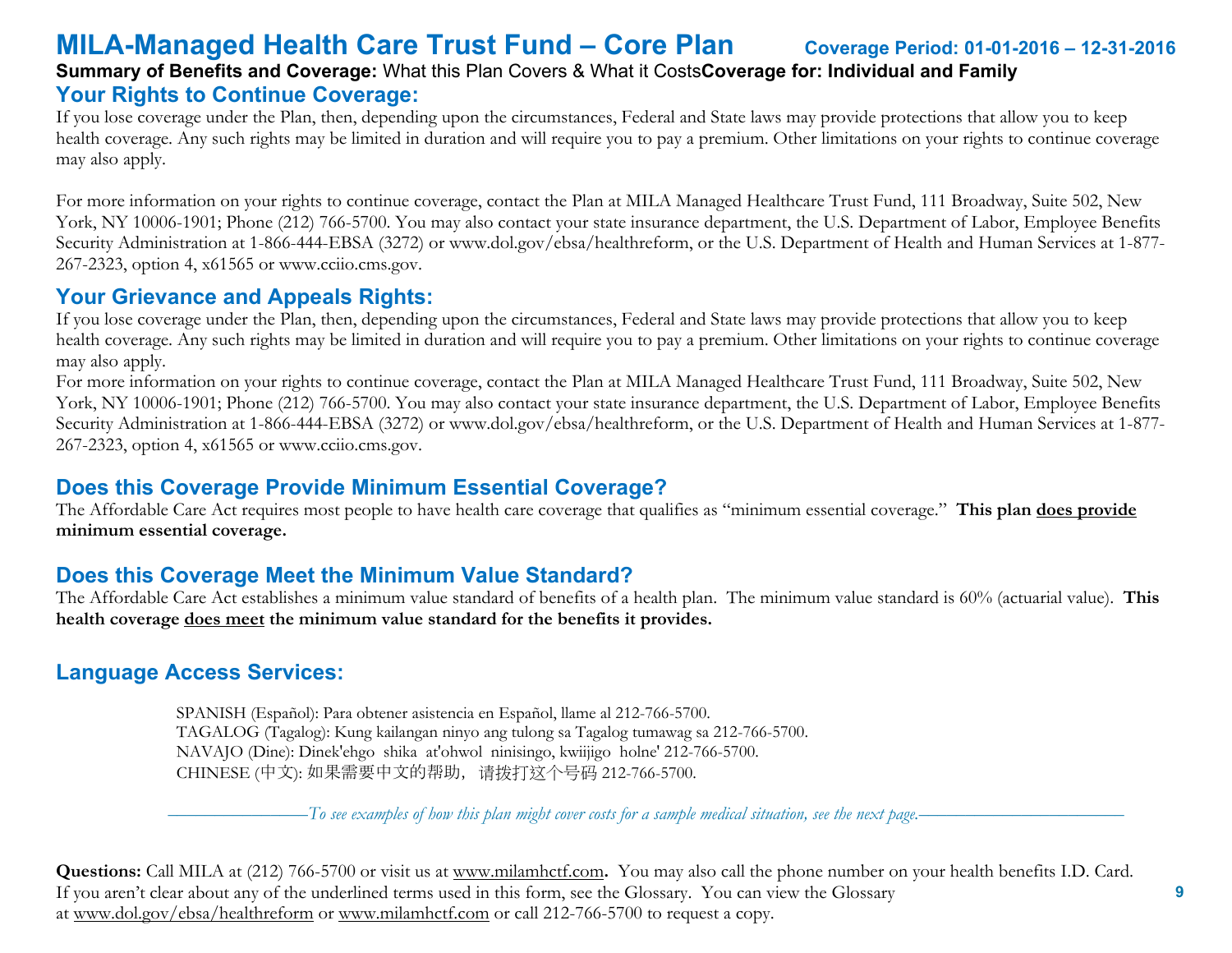**Summary of Benefits and Coverage:** What this Plan Covers & What it Costs**Coverage for: Individual and Family** |

## **About these Coverage Examples:**

These examples show how this plan might cover medical care in given situations. Use these examples to see, in general, how much financial protection a sample patient might get if they are covered under different plans.



**not a cost estimator.** 

Don't use these examples to estimate your actual costs under this plan. The actual care you receive will be different from these examples, and the cost of that care will also be different.

See the next page for important information about these examples.

**Having a baby** (normal delivery)

- Amount owed to providers: \$7,540
- **Plan pays** \$7,480
- **Patient pays** \$60

### **Sample care costs:**

| Hospital charges (mother)           | \$2,700 |
|-------------------------------------|---------|
| Routine obstetric care              | \$2,100 |
| Hospital charges (baby)             | \$900   |
| Anesthesia                          | \$900   |
| Laboratory tests                    | \$500   |
| Prescriptions                       | \$200   |
| Radiology                           | \$200   |
| Vaccines, other preventive          | \$40    |
|                                     |         |
| Total                               | \$7,540 |
| <b>Patient pays:</b><br>Deductibles | \$750   |
| Copays                              | \$555   |
| Coinsurance                         | \$2,400 |
| Limits or exclusions                | \$150   |

### **Managing type 2 diabetes** (routine maintenance of a well-controlled condition)

■ Amount owed to providers: \$5,400

- **Plan pays** \$4,910
- **Patient pays** \$490

### **Sample care costs:**

| Prescriptions                  | \$2,900 |
|--------------------------------|---------|
| Medical Equipment and Supplies | \$1,300 |
| Office Visits and Procedures   | \$700   |
| Education                      | \$300   |
| Laboratory tests               | \$100   |
| Vaccines, other preventive     | \$100   |
| Total                          | \$5,400 |

### **Patient pays:**

| Deductibles          | \$750   |
|----------------------|---------|
| Copays               | \$810   |
| Coinsurance          | \$260   |
| Limits or exclusions | \$80    |
| Total                | \$1,900 |

**NOTE: The Coverage Examples are based on treatment which the government assumes the average patient will require. The costs which a MILA participant will pay will depend upon the actual treatment he or she receives.**